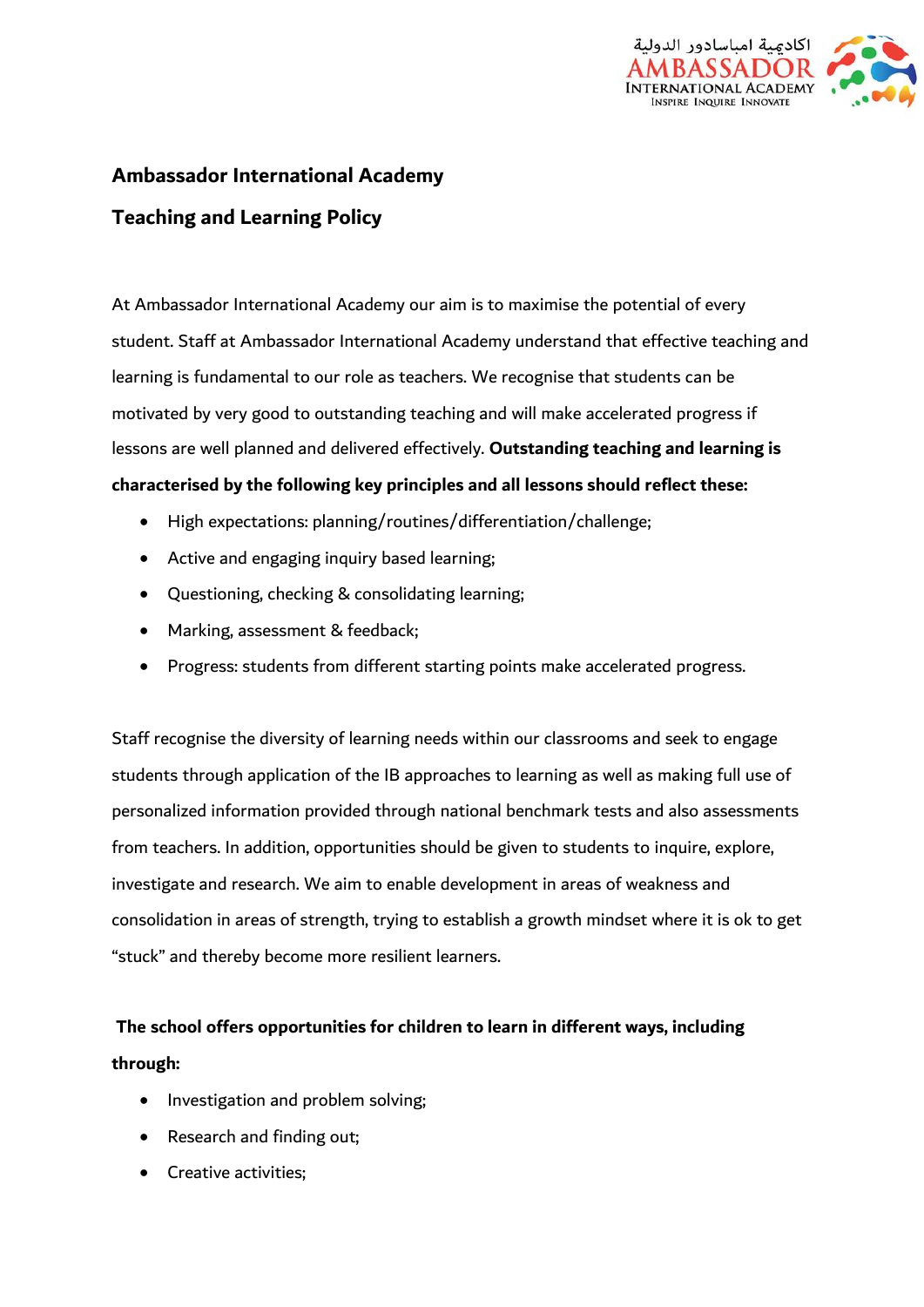- Debates, role plays and oral presentations;
- Reflecting on what has been learned.

Teaching should aim to build self-esteem, self-confidence and develop students socially, morally, physically, aesthetically and spiritually. Students should work in a safe, secure, and pleasant learning environment. Teachers should aim to foster the values of co-operation, tolerance and respect in lessons. Students should engage in pair, group and whole class teaching activities. Teachers should use a variety of resources in their teaching, so as to appeal to the diversity of learning styles found throughout our student body. Teachers have a united vision to develop responsible universal citizens who will be bright leaders of the  $21^{st}$ century.

#### **The teaching and learning principles that the school aims for, include:**

- Providing a supportive and positive environment which values all members of the school community;
- Providing rich and varied contexts and experiences so pupils can develop a broad range of knowledge, skills and understanding;
- Offering a curriculum that promotes spiritual, moral, social, cultural, physical, mental and emotional development;
- Developing pupils' confidence and capacity to work both independently and collaboratively;
- Encouraging pupils to respond positively to a rapidly changing world.

#### **Literacy in Lessons**

Students should be exposed to the rich, variety of language. In order to raise levels of oracy, students should be encouraged to engage in discussion and formal debates. Well-structured speaking and listening activities will scaffold writing. SPAG needs to be a key aspect of everyone's pedagogy. The use of our four libraries in this process is fundamental.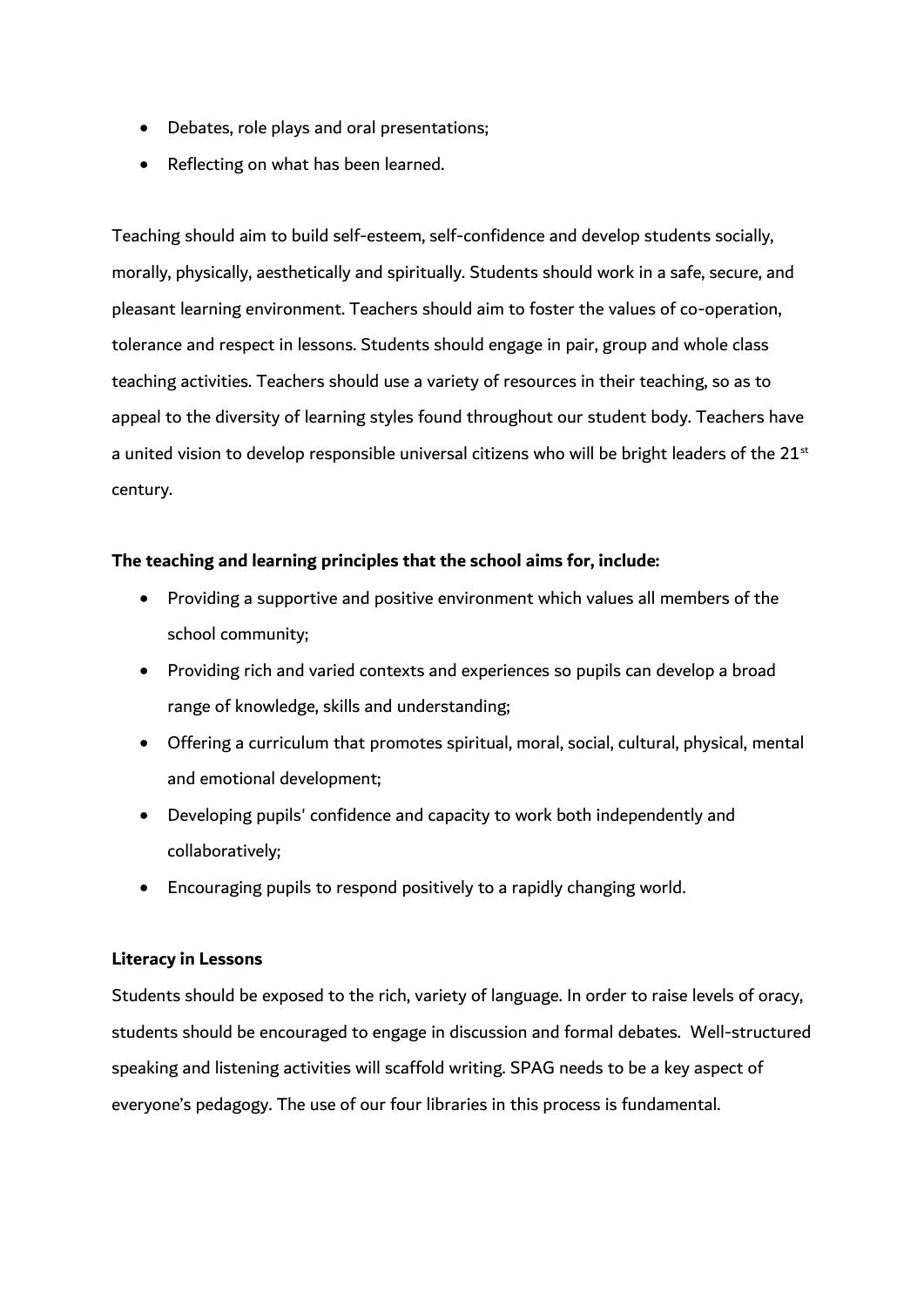#### **Numeracy**

Staff are equally encouraged to developed student's numerical skills and use the numeracy spirals at key points to make mathematical learning relevant to every subject area. Chess will also be an engaging activity within the curriculum to further develop numeracy.

#### **Inclusion**

Students of determination will have detailed IEP's and teachers will ensure at all times that the personalised actions within these plans, that cater for the needs of these students, are always followed consistently, monitored and reviewed regularly. Teachers will make full use of additional information provided through Learning Passports, screening and reports from outside agencies as well as information from the inclusion team.

#### **Assessment**

Ambassador staff recognise the benefit of target setting, formative, i.e. ongoing assessment for learning, and summative assessments, i.e. end of unit/term, assessments of learning. Teachers will monitor student progress, and set targets on a termly basis. Students will engage in on-going self-assessment and peer assessment. Students will also undergo summative assessment either at the end of each module/unit of study, or according to the school's assessment schedule. Class books should be marked regularly. Comments should be constructive and include targets for improvement. Ambassador International Academy bespoke exercise books are provided with stickers to support teacher, peer and selfassessment. Display Classrooms should display students' work and these should be changed regularly. This will enable students to take greater pride in themselves, and be active in their learning and progress journey.

#### **Continuous Professional Development**

To support and develop staff we currently offer 18 staff training days (or equivalent) Afternoon CPD on Tuesday 2.30pm -4.30pm every week with a variety of lead practitioners for all staff. The programme will be creative, engaging and professional, including:

• Regular sharing of best practice;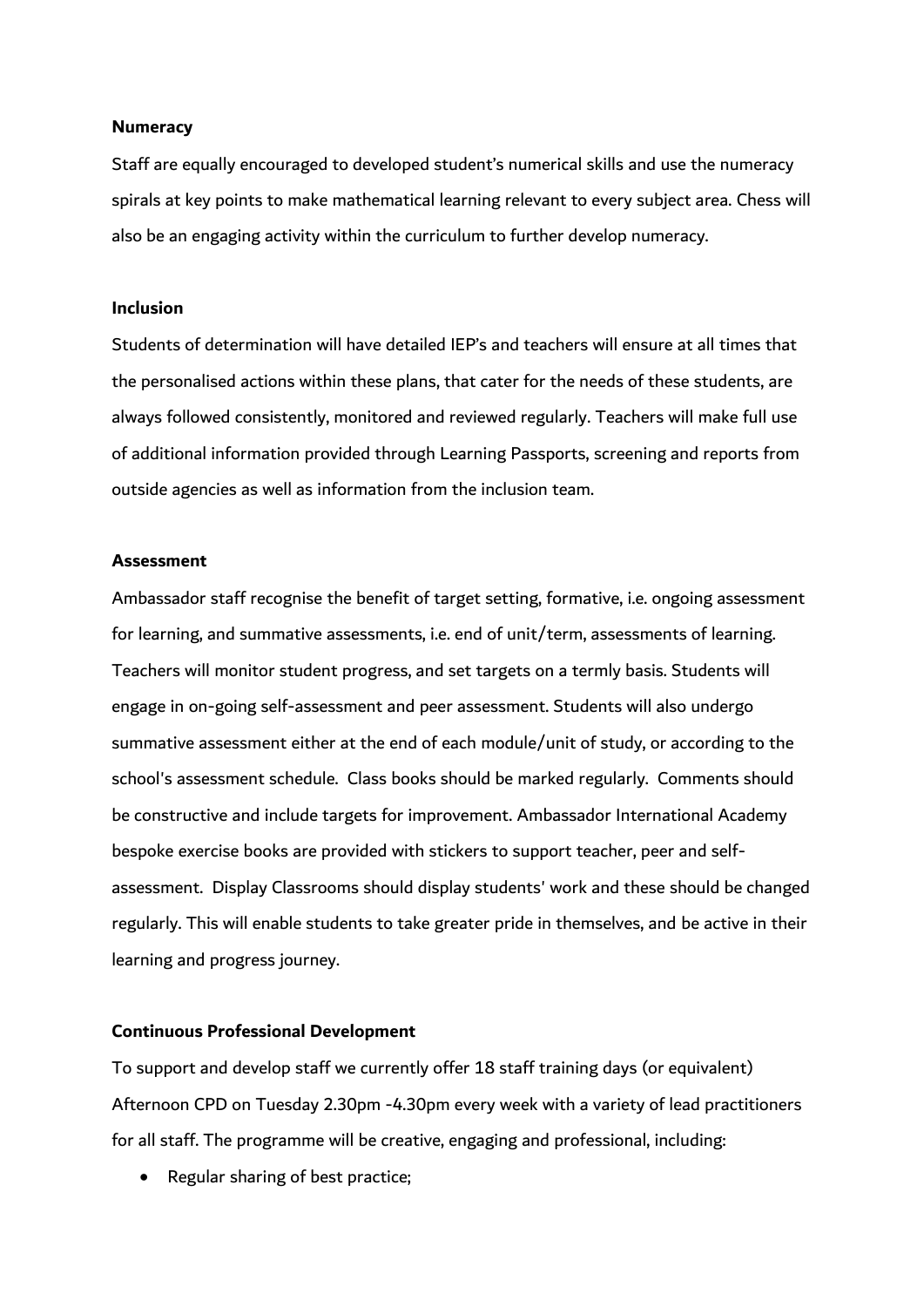- Weekly emails highlighting a focus for teaching and learning;
- External training with the IB organization linked to our School Development Plan;
- Department and Grade CPD programmes including sharing good practice;
- A teaching and learning tool kit that includes the teaching standards.

#### **Quality Assurance**

Whole school lesson observation, learning walk programmes and work scrutinies will be scheduled in the annual school calendar and the outcomes shared with colleagues and the board of governors. These outcomes will also inform individual, departmental and whole school professional development.

#### **Quality Assurance of Teaching and Learning**

The school expectation at Ambassador International Academy is that all teaching observed should be consistently very good with many lessons outstanding on a regular basis. Ambassador International Academy provides a quality weekly CPD programme throughout the school year with the aim of improving continuously the quality of teaching, leading to outstanding learning and outcomes where our students achieve significantly above those at other international schools in the UAE and across the world.

Where teaching is not consistently good to very good this will be picked up through the Quality Assurance processes within the school. We have three lesson observation and work scrutiny cycles during an academic year using the agreed school criteria, which are scheduled in the annual school calendar. The outcomes are shared with colleagues and inform individual, departmental and whole school professional development. A copy of the observation should be passed to the member of SLT with responsibility for teaching and learning, together with a copy of the lesson plan. Further quality assurance of middle and senior leaders will be done once a year by external consultants/challenge partners who could also be board members and our active parent association.

#### **The SLT is responsible for:**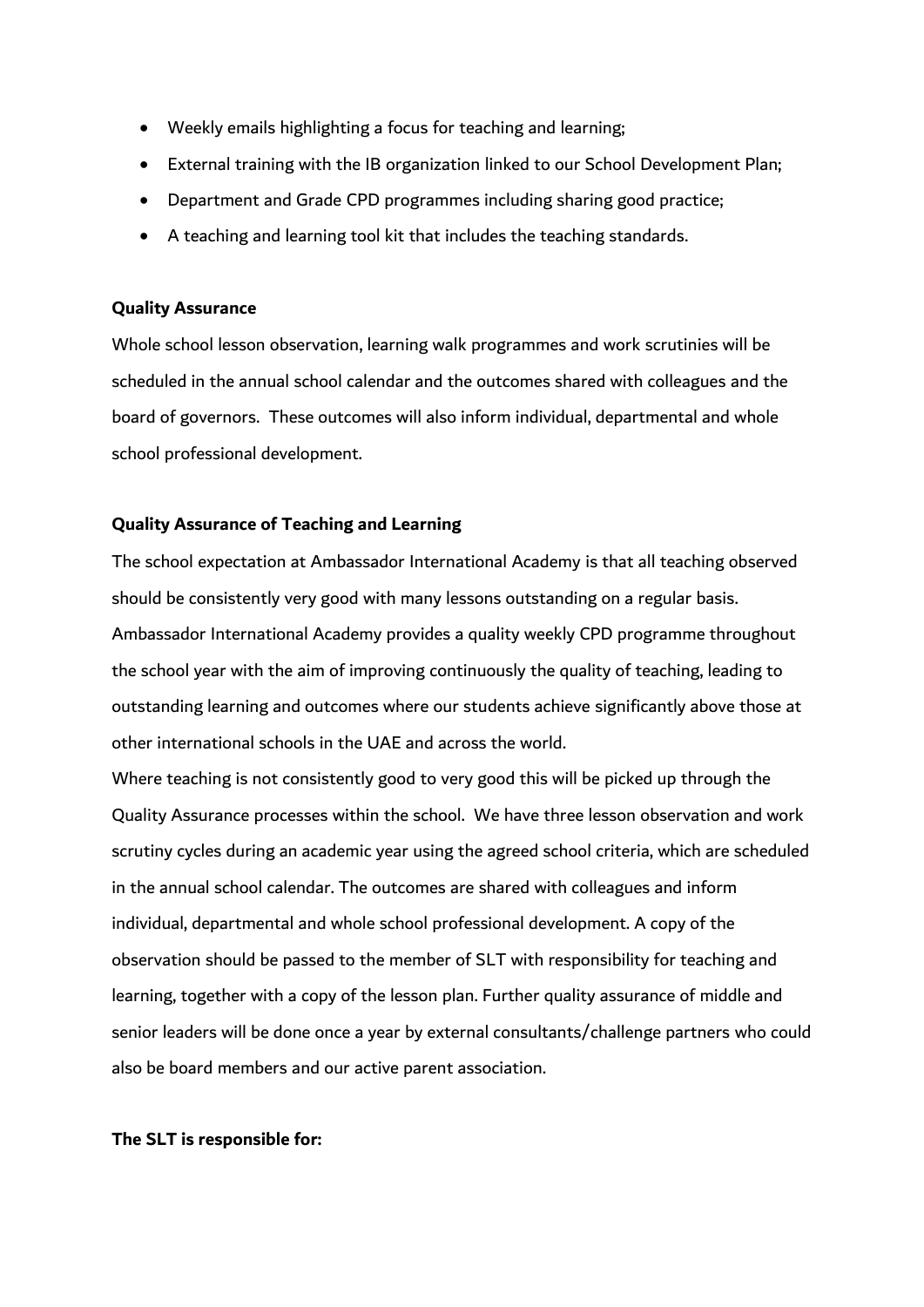- Providing appropriate support, training and resources for faculties, subject areas and individual staff;
- Monitoring and evaluating the delivery and impact of the policy;
- Modifying and updating the policy in light of ongoing developments and changing needs and priorities.

#### **Initial Concerns and Support**

If there are a lot of concerns identified in the lesson observation, then the teacher may ask for a second observation within 2 weeks. If this second observation shows a significant improvement the teacher will then be observed through the normal observation cycle. If, however, there is no evidence of improvement, they will be informed that this is a concern and may be asked to begin a support programme, which will last for approximately 4 weeks. If the teacher does not want a second observation within the 4 weeks, then they will immediately go on to a support programme. Triggers for a support programme include: too many concerns highlighted in the observation; areas for development from previous observations not met with no evidence of teacher's response to these areas of development (not attended CPD); not engaging in coaching; concerns from SLT whilst observation of daily practice; data showing limited progress.

If SLT line manager has concerns regarding teaching and learning outside of the lesson observation cycle the teacher can be asked to begin a support programme.

The support programme aims to provide on-going support, opportunities to share best practice within the department and encourage self-reflection. The teacher will be set targets with their coach and the SLT lead, who is an experienced teacher. The teacher will meet weekly with their coach, be given opportunities for peer observation and have informal observations with feedback, all of which support the teacher to improve their practice.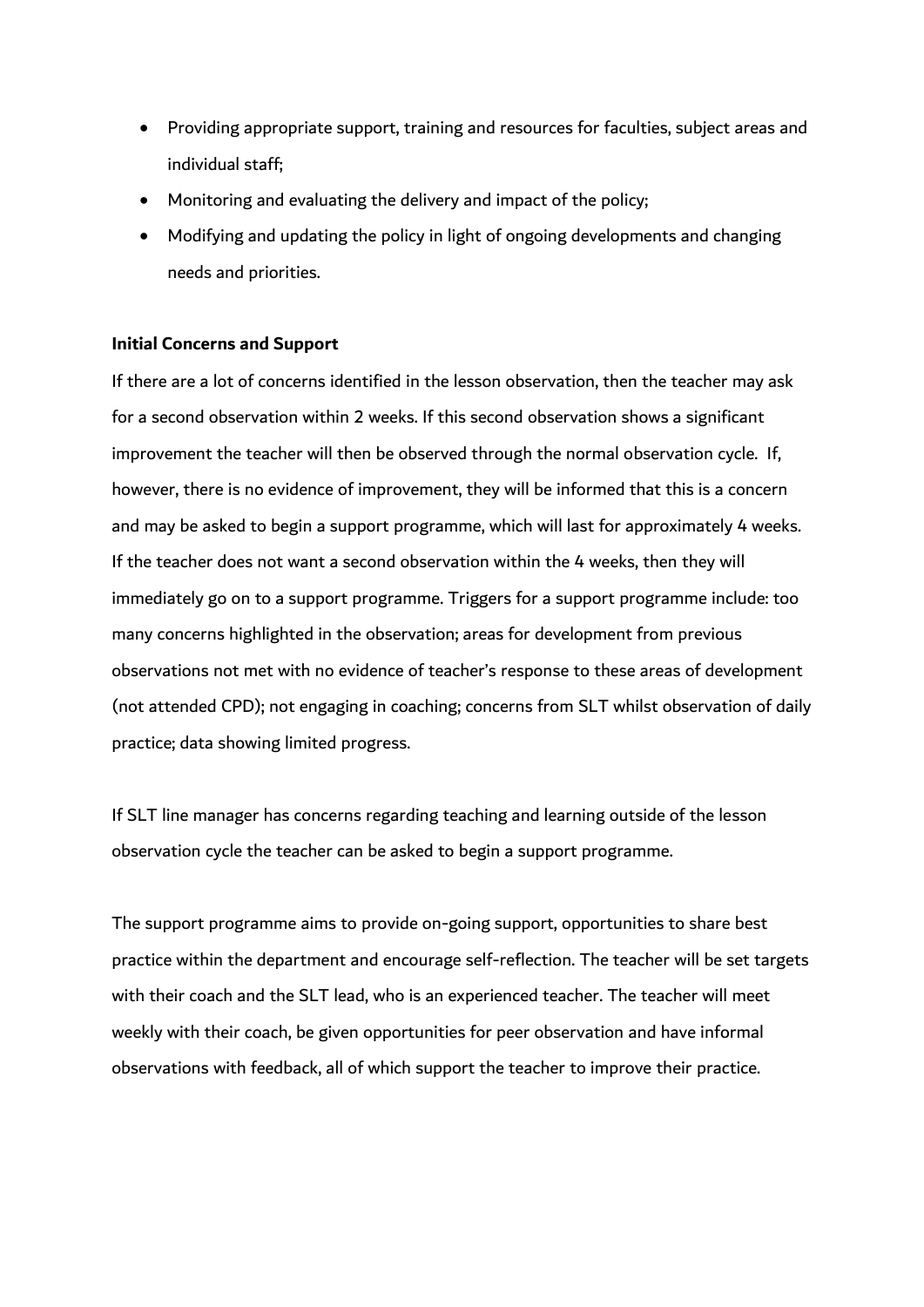At the end of the programme the teacher will then have a formal observation with the coach and SLT lead. If this observation shows a marked improvement, i.e. the areas for development have been met, they have successfully completed the support programme.

#### **Formal Capability**

If the support programme has not had any impact on the development of the teacher's practice, in most circumstances, they will be placed on capability and the targets then replace the performance appraisal targets.

#### **Appendix**

#### **IBO Standard**

C3: Teaching and learning - Teaching and learning reflects IB philosophy.

1. Teaching and learning aligns with the requirements of the programme(s).

2. Teaching and learning engages students as inquirers and thinkers.

3. Teaching and learning builds on what students know and can do.

4. Teaching and learning promotes the understanding and practice of academic honesty.

5. Teaching and learning supports students to become actively responsible for their own learning.

6. Teaching and learning addresses human commonality, diversity and multiple perspectives.

7. Teaching and learning addresses the diversity of student language needs, including those for students learning in a language(s) other than mother tongue.

8. Teaching and learning demonstrates that all teachers are responsible for language development of students.

9. Teaching and learning uses a range and variety of strategies.

10. Teaching and learning differentiates instruction to meet students' learning needs and styles.

11. Teaching and learning incorporates a range of resources, including information technologies.

12. Teaching and learning develops student attitudes and skills that allow for meaningful student action in response to students' own needs and the needs of others.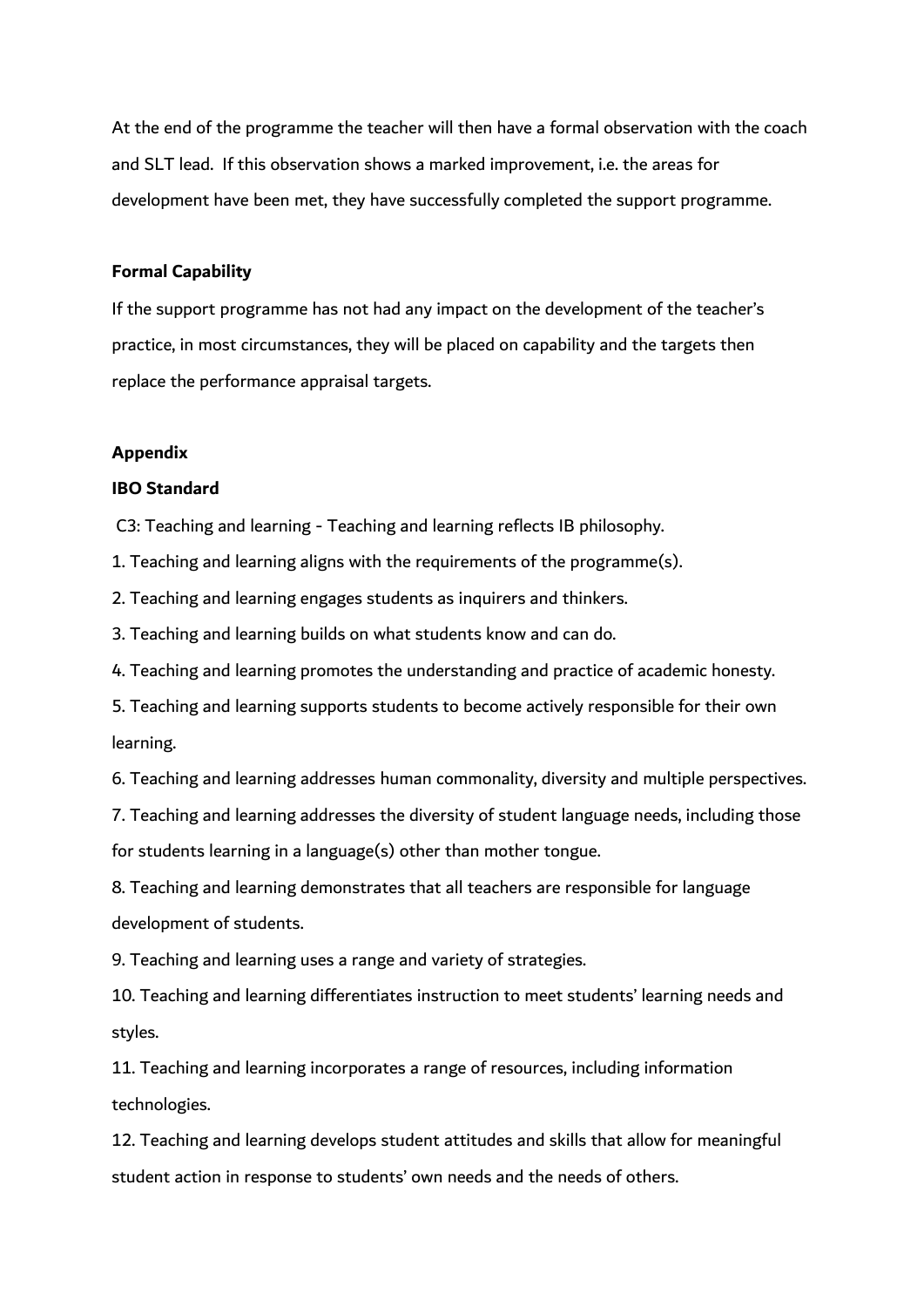13. Teaching and learning engages students in reflecting on how, what and why they are learning.

14. Teaching and learning fosters a stimulating learning environment based on understanding and respect.

15. Teaching and learning encourages students to demonstrate their learning in a variety of ways.

16. Teaching and learning develops the IB learner profile attributes.

#### **CIS Standard**

STANDARD B3 Teaching and learning shall be guided by comprehensive curriculum documentation that reflects horizontal and vertical articulation as a means of providing students with meaningful connections among and between disciplines and continuity within disciplines.

B3a Written curriculum materials specify expected learning outcomes in terms of what students should know, understand, and be able to do.

B3b Written curriculum materials indicate content and sequence for each course/grade.

B3c Written curriculum materials include references to the methodologies, teaching materials and resources that are used.

B3d Written curriculum materials include references to the assessments that are used to measure student progress.

B3e Written curriculum materials include references to links within and across disciplines.

B3f The written curriculum describes multi-disciplinary experiences and/or activities, where appropriate, to foster authentic learning.

B3g There is clear designation of responsibility for overseeing effective school-wide curriculum planning, design, articulation, implementation, and review.

B3h Teachers meet with colleagues, as necessary, to strengthen vertical curriculum articulation and to ensure a logical sequence that minimizes overlap or gaps in content. B3i Teachers meet with colleagues, as necessary, to strengthen horizontal curriculum articulation that enhances meaning and connections for students.